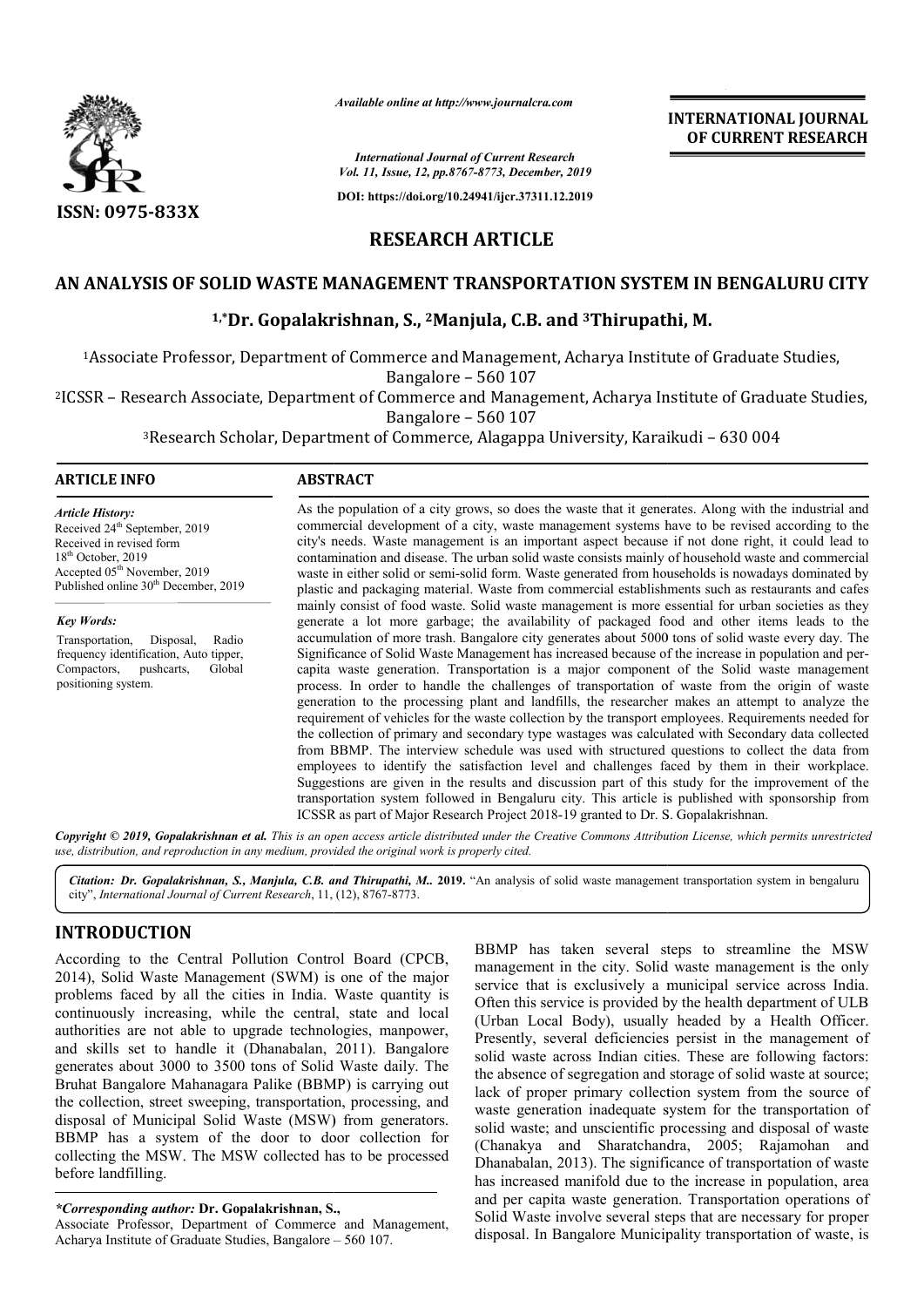done in many ways. It is transferred from source collection done by auto tippers, and then the waste will transfer into compactors at the designated place at the secondary level (Lakshmikantha, 2006). From the transfer point, the wastes are removed by the collection vehicles through-loading operations. This loading is both manuals as well as mechanical, depending on the type of MSW and location. At this point, the wastes are in-transit storage and remain so during transportation operation for a few hours. The wastes are then hauled and ultimately reach the final disposal site on the same day (Rajamohan and Dhanabalan, 2013a). At this site, the wastes are unloaded and collection vehicles return to generation site for refilling. Municipal solid wastes are regularly disposed of in open space dumpsite.

#### **REVIEW OF LITERATURE**

The various sources generating organic waste can be broadly categorized into bulk waste generators and individual generators. Individual generators include all individual houses, and bulk waste generators include marriage halls, markets, hotels and restaurants, hostels, apartments, bus stands, railway stations, airports, and temples. The Karnataka state pollution control board has issued circular mandating big educational institutions/big campuses to manage the waste inside their premises and has also directed to establish landfill site in the campus with a design period of 5-10years (Nunan, 2000; Rajabapaiah, 1988; Rajamohan and Dhanabalan, 2014). The Bengaluru Corporation has issued circular mandating bulk waste generators (units producing more than 100kg wet waste per day) to manage the organic waste inside the premises, wherever space constraint does not exist. Otherwise, can handover the organic waste on payment basis to the corporation waste collectors or make their own arrangements to manage wet waste (Ramachandran, 2006; Dhanabalan and Rajamohan, 2014a). In view of the above mandates and voluntary initiatives, some of the hotels are diverting their waste to biogas plants established by private parties outskirts the city, a 5 TPD biogas pilot plant is established by the corporation to manage market waste, a 5 TPD biogas plant is established by a private-government initiative at Yelahanka zone to manage bulk organic waste from hotels, many resident welfare associations have established decentralized composting plants, many apartments have decentralized composting plants and many individual house owners are practicing household waste management by dump earthen pot /manthans and many educational institutions have established decentralized composting plants (Sudhira, 2007; Rajamohan and Dhanabalan, 2013b).

The overall effort in diverting organic waste from reaching the landfill site accounts for just 25-30 TPD. The rest of the waste is reaching waste processing center/landfill sites located outskirts the city. Dry waste comprises the recyclable and nonrecyclables dry waste, household and commercial hazardous waste, biomedical waste. Bangalore Corporation has established 15 dry waste collection centers with the objective of collecting the dry waste (both recyclables and nonrecyclables) where secondary segregation is done and rejects are sent to the landfill sites (TIDE, 2000; Rajamohan and Dhanabalan, 2014b). Also, there are around 150 informal dry waste collection centers collecting only recyclables having high economic returns. The collective effort by both formal and informal recycling centers is able to divert about 200tons of recyclables reaching the landfill site.

Since, there does not exist any separate collection vehicle, as well as separate collection schedule and segregation of waste at source, is not strictly adhered to by the waste generators, mixed waste consisting of both organic and recyclables, reach landfill/processing centers. In Bengaluru, there are about 30 lakh households, waste collection efficiency projected by the authority is about 80% from 24lakh households waste is collected every day (UNEP, 2002; Rajamohan and Dhanabalan, 2012; Van Bukering, 1994). Let us say, out of 24 lakh households, some 80% of the households handover the organic waste in plastic covers, then it results in about 1,92,000 plastic covers reaching the disposal site along with organic waste; affecting the efficiency of both compost plant and the recycling activity. The dry waste also consists of household hazardous wastes such as toilet cleaners, paint box, tube-lights, CFL bulbs, mosquito coils, cosmetics, razor blade, expired medicines, and medicine bottles, etc. and commercial hazardous waste such as cosmetics from beauty parlors and hair salons, expired medicines from medical facilities. Since these kinds of hazardous waste are collected along with dry waste, poses danger to the waste recyclers.

Since for the collection of municipal hazardous waste, a separate collection system does not exist they reach municipal landfill sites as rejects along with the non-recyclable dry waste. The non-recyclable dry waste consists of styrofoam, rags, thermal coal, soiled paper, already recycled materials, etc. Municipal bio-medical waste comprises of diapers and sanitary napkins from residences, hostels, big shopping malls, etc. there did not exist and does not exist any management system to handle the same. As per the directions from the Corporation in 2012-13, it has to be wrapped in newspaper and should be handed over to the bio-medical waste collector who in turn manages it by incineration (Thirupathi et al. 2018). In the present system of waste collection, only in some apartments, hostels and big shopping malls, it is handed over to the biomedical waste collector. Since the bio-medical waste collection is on a payment basis, no such agreement exists between the Corporation and the bio-medical waste collector, absolutely there does not exist any control over this in the bio-medical waste collection from individual houses. It reaches the waste processing/landfill sites along with other wastes, obviously contaminating all the other types of wastes.

#### **OBJECTIVES**

- To analyze the effectiveness of the transportation system used in solid waste management in Bangalore
- To assess the public's opinion towards the collection of primary and secondary level wastages
- To appraise the workers' opinion towards the facilities provided for the personal safety

### **METHODOLOGY**

The methodology adopted for collecting data with regard to, transport and disposal of municipal solid waste, included a collection of information pertaining to solid waste management (SWM), from published documents, data available with the agencies and through consultations. It was done through primary surveys, especially on the assessment of the physical characteristics of wastes and consultations to understand the felt needs and priorities of the communities and the key stakeholders.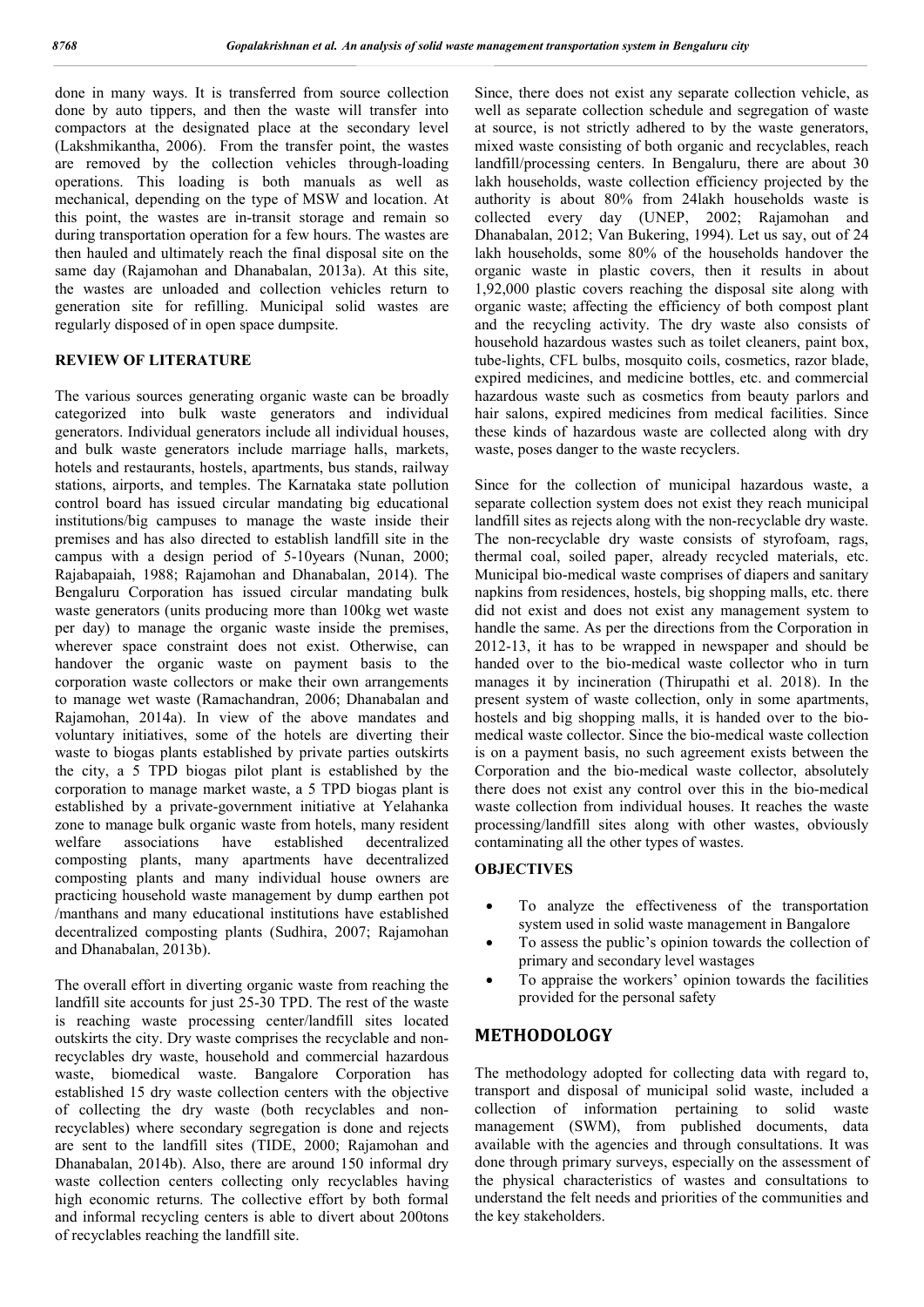In addition, data was also collected by using observation and interview methods through interactions with the transport employees.

## **SAMPLING**

Sampling considered desirable when the universe happens to be small and a known characteristic of it is to be studied intensively. Convenience sampling is a specific type of nonprobability sampling method used to collect the data from transport employees conveniently available to participate in the study. The sample size is 362 as per Rao soft format and the researcher also conducted the survey with 362 respondents. Due to incomplete information in the schedule from 15 respondents, the final data were analyzed based on the remaining 347 respondents' opinions. Table 1 presents the Demographic profile of the respondents.

**Demographic profile of the respondents:** Table 1 reveals that the demographic profile of the respondents. There are 347 respondents were contacted for this research, of which 217 males and 130 females. 18.43 percent of the respondents were in the age group of 18 to 25, 46.10 percent of the respondents in the age group of 26 to 30, 21.90 percent of the respondents in the age group of 31 to 35 and 13.57 percent of the respondents were in the age group of more than 36. As far as the educational qualification of the respondents is concerned 70 people were illiterate, 127 were studied upto primary school education, and 85 and 65 respondents were studies upto SSLC and HSC respectively. 98 were driver, 187 worked as waste collector and 62 were helpers. 137 were appointed by BBMP and 210 appointed on the contract basis.

**Statistical tools:** For analyzing the effectiveness of the transportation system utilized for the collection of solid waste the Garret Ranking method has been used. To assess public's opinion towards the collection of primary and secondary level wastages the ANOVA test has been used. To appraise the workers' opinion towards the facilities provided for the personal safety, the weighted average technique has been used.

# **ANALYSIS AND DISCUSSION**

In order to analyze the effectiveness of the transportation system used in solid waste management in Bangalore, there are six variables such as availability of wastage collection vehicles, wastages loading time, manual loading followed, usage of covered vehicles for waste transport, condition of transportation vehicles and transportation time have been identified as research factors and responses were collected on these variables with five point scaling technique. Thus total responses were collected for each variable with six different ranks range from 1 to 6. Table 2 shows the responses received from respondents. Table 2 highlights the factors used to assess the effectiveness of the transportation system used in solid waste management in Bangalore. Based on the ranks given by the respondents, the responses were collected on each rank. Thus, in order to identify effectiveness of the transportation system used in solid waste management researcher has used the Garret ranking.

**Transportation system followed in solid waste management**  and garret value: Table 3 shows the garret scores of each value and it was calculated with the help of garret ranking formula. Based on the garret score values the garret Table has been framed. There are six variables and its scores are

multiplied by the respective ranks, in order to record the scores in the Table 4 by using the formula:

Percent position =  $100$  (Rij – 0.5) Nj Rij = Rank given for j<sup>th</sup> variable by j<sup>th</sup> respondents of variable ranked by the jth respondents.

 $Nj$  = Number of variable ranked by  $j<sup>th</sup>$  respondents.

Table 3 shows the Garret scores of the research variables. Based on the ranks given to the variables, the Garret Table value has been ascertained. The Garret Table scores of each factor has been multiplied to record scores in the Table 4 at last by adding each row, the total Garret scores have been obtained.

**Transportation system followed in solid waste management – garret rank:** In order to assess the effectiveness of the transportation system used in solid waste management in Bangalore, the respondents are requested to express their opinion by giving ranks and it was processed through the garret scores. Table 4 indicates the garret scores of the respective ranks. Table 4 furnishes the details of Garret ranks of each variable. Out of six variables, the highest score has been awarded to Condition of Transportation Vehicles, followed by the Usage of covered vehicles in the second place and Manual loading ranked as third position. Likewise each work has its own weightage and the least score has been awarded to Transportation time. Therefore, it is concluded that the condition of the vehicles are good, however transportation time is improper. Hence necessary actions need to be taken towards regulating the transportation timings.

**Public's opinion towards the collection of primary and secondary level wastages:** Primary collection is the collection of waste from the point where it is placed by the person or organization that has produced it. These collection points could be located outside each individual household and business, communal containers serving a number of households, or waste skips taking waste from households and businesses in the surrounding area. Depending on the collection vehicle and the distance to the waste treatment/disposal site, the waste at this stage may be taken to the final disposal site or to a transfer station. Secondary collections are where the waste from a number of primary collections is taken from the transfer station to the final disposal site.

Table 9.2 shows some options for secondary waste collection vehicles, but note that some of these are also used for primary collections in certain situations. Likewise BBMP people have collected the primary and secondary level wastages. In order to assess the effectiveness of primary and secondary level waste collection there are six factors have been identified and on which public's opinion have been collected analyzed with the help of ANOVA. The ANOVA is a method which separates the variation ascribable to one set of causes from the variation ascribable to another set of causes. Moreover, ANOVA is a method of splitting the total variation of a data into constituent parts which measures different sources of variations. The total variation is split up into two components such as variation within subgroup of samples and variation between the subgroup of the samples. These variations are tested for their significance by the F-test.

For computing F- value the following formula has been used.

 Between column variance F = ---------------------------------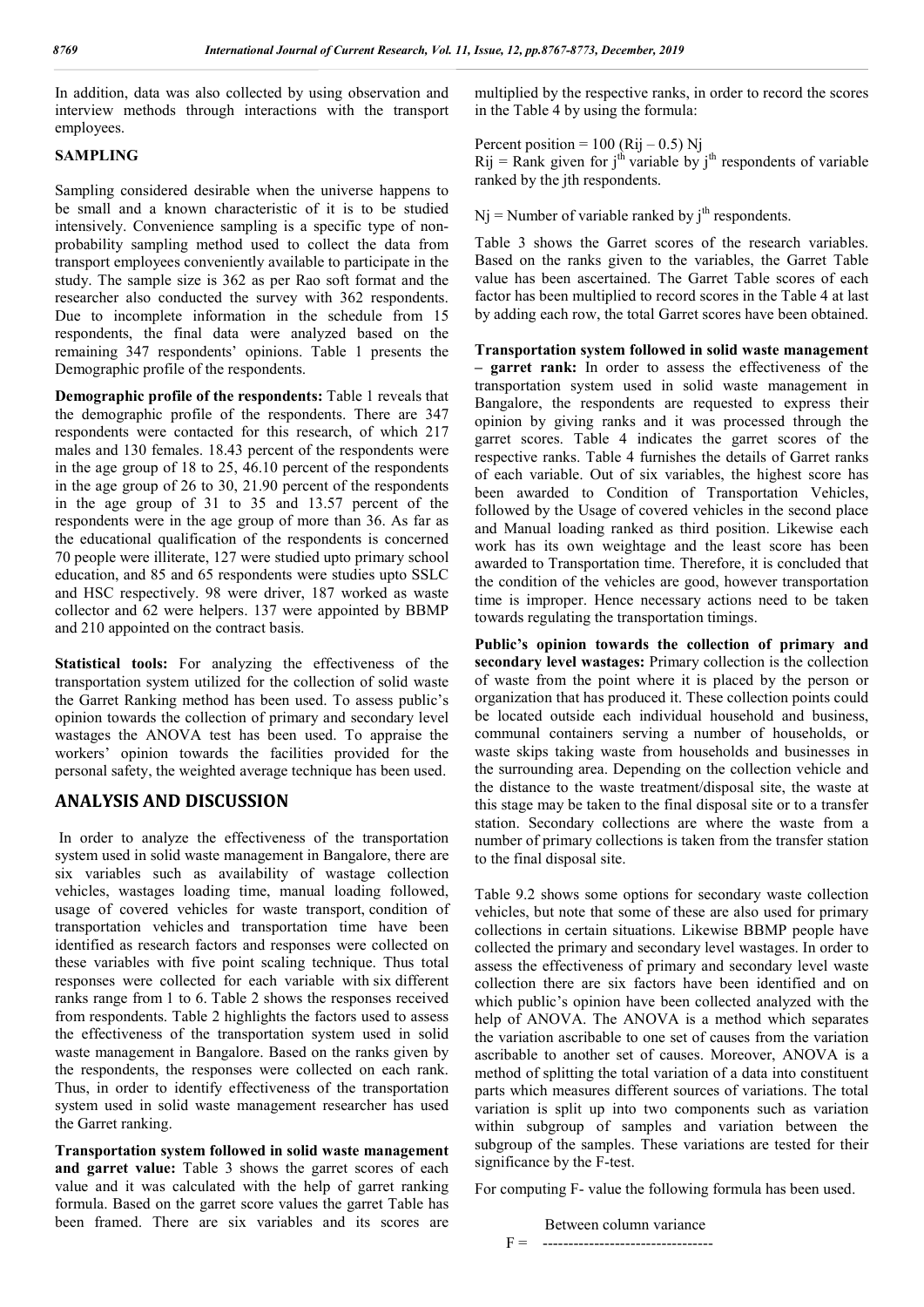#### **i** Table 1. Demographic Profile of the Respondents was tes with verming and insects that server as potential disease as potential disease as potential disease as

| Variables              | Items                | No. Of respondents | Percentage |
|------------------------|----------------------|--------------------|------------|
| Gender                 | Male                 | 217                | 62.53      |
|                        | Female               | 130                | 37.47      |
|                        | Total                | 347                | 100.00     |
| Age                    | 18-25                | 64                 | 18.43      |
|                        | $26 - 30$            | 160                | 46.10      |
|                        | $31 - 35$            | 76                 | 21.90      |
|                        | >36                  | 47                 | 13.57      |
|                        | Total                | 347                | 100.00     |
| Education              | Illiterate           | 70                 | 20.19      |
|                        | Primary              | 127                | 36.59      |
| Designation            | Driver               | $\sim$ $-$<br>98   | 28.24      |
|                        | Waste Collector      | 187                | 53.89      |
|                        | Helper               | 62                 | 17.87      |
|                        | Total                | 347                | 100.00     |
| <b>Employment Type</b> | <b>BBMP</b> Employee | 137                | 39.48      |
|                        | Contract Employee    | 210                | 60.52      |
|                        | Total                | 347                | 100.00     |

Source: Primary Data

|  |  | Table 2. transportation system followed in solid waste management – garret ranking |  |
|--|--|------------------------------------------------------------------------------------|--|
|  |  |                                                                                    |  |

| Sl No | Various works                                 | Rank |      |      |    |     |     |       |  |  |
|-------|-----------------------------------------------|------|------|------|----|-----|-----|-------|--|--|
|       |                                               |      |      |      |    |     |     | Total |  |  |
|       | Availability of wastage collection Vehicles   | 37   | 66   | 82   | 69 | 49  | 44  | 347   |  |  |
|       | Wastages loading time                         | 24   | 52   | 118  | 42 | 62  | 49  | 347   |  |  |
|       | Manual loading followed                       |      | 23   | 72   | 92 | 59  | 24  | 347   |  |  |
|       | Usage of covered vehicles for waste transport | 79   | 91   | 20   | 41 | 82  | 34  | 347   |  |  |
|       | $T - 1$                                       | 2.47 | 2.47 | 2.47 |    | 247 | 247 |       |  |  |

Source: Primary Data

| Table 3. transportation system followed in solid waste management and garret value |  |  |  |
|------------------------------------------------------------------------------------|--|--|--|
|                                                                                    |  |  |  |

| Sl No | Calculation            | Calculated value | Garret Table value |
|-------|------------------------|------------------|--------------------|
|       | $100(1-0.5)/6 = 50/6$  | 8.33             |                    |
|       | $100(2-0.5)/6 = 150/6$ | 25.01            | 63                 |
|       | $100(3-0.5)/6 = 250/6$ | 41.66            | 54                 |
|       | $100(4-0.5)/6 = 350/6$ | 58.33            | 45                 |
|       | $100(5-0.5)/6 = 450/6$ | 75.01            | 36                 |
|       | $100(6-0.5)/6 = 550/6$ | 91.66            | າາ                 |

Source: Primary Data

|  |  |  |  |  |  |  |  | Table 4. Transportation system followed in solid waste management – garret rank |  |  |  |
|--|--|--|--|--|--|--|--|---------------------------------------------------------------------------------|--|--|--|
|--|--|--|--|--|--|--|--|---------------------------------------------------------------------------------|--|--|--|

| Sl No | Various works                               |      |      |      |      | Rank |      |       |      |
|-------|---------------------------------------------|------|------|------|------|------|------|-------|------|
|       |                                             |      |      |      |      |      |      |       | G    |
|       |                                             |      |      |      |      |      |      | Score | Rank |
|       | Availability of collection Vehicles         | 2849 | 4158 | 4428 | 3105 | 1764 | 1012 | 17316 |      |
|       | Wastages loading time                       | 1848 | 3276 | 6372 | 1890 | 2232 | 1127 | 16745 |      |
|       | Manual loading followed                     | 5929 | 1449 | 3888 | 4140 | 2124 | 552  | 18082 |      |
| 4     | Usage of covered vehicles                   | 6083 | 5733 | 1080 | 1845 | 2952 | 782  | 18475 |      |
|       | <b>Condition of Transportation Vehicles</b> | 7469 | 3591 | 1998 | 3825 | 1044 | 966  | 18893 |      |

Here the null hypothesis is that, there is no significant relationship between the age and the opinion towards the collection of primary and secondary level wastages. Table 5 elucidates the age of the respondents and opinion towards the collection of primary and secondary level wastages. The null hypothesis is rejected for all the activities because the F - value is greater than 0.05 and the P-value are less than 0.05 at 5 per cent significant level. Hence it can be concluded that the age of the respondents influences respondents' opinion towards the collection of primary and secondary level wastages.

**Workers' opinion towards the facilities provided for the personal safety:** Occupational health concerns emanating from solid waste in the informal enterprises relate to the

vectors. During focus group discussions and questionnaire interviews with enterprise operators a number of waste related problems were reported. The problems identified included disease transmitting insects such as flies and cockroaches and increasing populations of rodents and odours. In order to avoid such kind of health related problems there are safety measures have been issued to the workers and there are six types of safety measures such as Precaution measures provided,

Adequacy of Precaution measures, Availability of Gloves facemask, Availability Brooms, Metal Tray & Plate, Medical facilities for health checkup were identified and on these workers opinion were collected. In order to assess workers' opinion towards the safety measures provided, the Likert scaling technique has been used.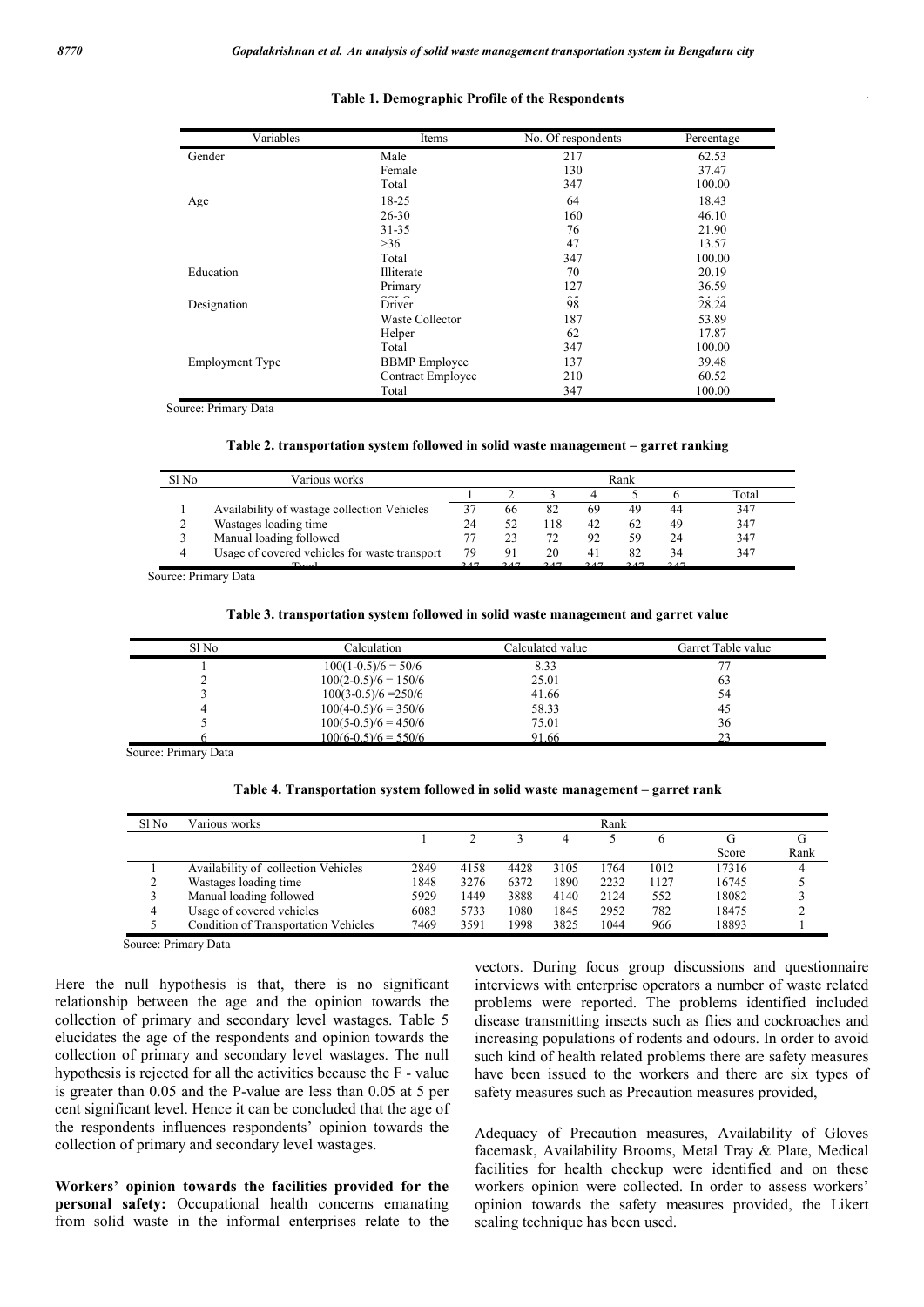| SlNo | Information                                            | Particulars                              | <b>SS</b>                    | df              | <b>MS</b>     | F          | Sig. Level 0.05 | Result      |
|------|--------------------------------------------------------|------------------------------------------|------------------------------|-----------------|---------------|------------|-----------------|-------------|
|      | Usage of Modern equipments in waste collection         | Between Groups<br>Within Groups<br>Total | 9.595<br>102.624<br>112.219  | 4<br>342<br>346 | 2.399<br>.300 | 7.994      | .0034           | Significant |
| 2    | Effectiveness of Door to door Collection of Wastages   | Between Groups<br>Within Groups<br>Total | 19.926<br>280.587<br>300.513 | 4<br>342<br>346 | 4.981<br>.820 | 6.072      | .0027           | Significant |
| 3    | Relevance of Waste Collection Equipments Used          | Between Groups<br>Within Groups<br>Total | 14.695<br>236.221<br>250.916 | 4<br>342<br>346 | 3.674<br>.691 | 5.319      | .0013           | Significant |
| 4    | Officials visit to look after the quality of work done | Between Groups<br>Within Groups<br>Total | 34.629<br>157.008<br>191.637 | 4<br>342<br>346 | 8.657<br>.459 | 18.85<br>8 | .002            | Significant |
| 5    | Adequacy of the number of staffs in waste collection   | Between Groups<br>Within Groups<br>Total | 6.235<br>150.819<br>157.055  | 4<br>342<br>346 | 1.559<br>.441 | 3.535      | .008            | Significant |
| 6    | Supply of equipments for the wastages collection       | Between Groups<br>Within Groups<br>Total | 5.549<br>151.570<br>157.118  | 4<br>342<br>346 | 1.387<br>.443 | 3.130      | .015            | Significant |

|  |  |  |  |  |  | Table 5. public's opinion towards the collection of primary and secondary level wastages |
|--|--|--|--|--|--|------------------------------------------------------------------------------------------|
|--|--|--|--|--|--|------------------------------------------------------------------------------------------|

Source: Primary Data (ss- Sum of Squares, MS- Mean Square)

| Table 6. Workers' opinion towards the facilities provided for the personal safety |  |  |  |  |
|-----------------------------------------------------------------------------------|--|--|--|--|
|                                                                                   |  |  |  |  |

| Sl <sub>No</sub> | Particulars                           | HS      |    | No Op | DS | HDS | Likert Value | Total | Average |
|------------------|---------------------------------------|---------|----|-------|----|-----|--------------|-------|---------|
|                  | Precaution measures provided          | ر 2     |    | 88    | 89 | 66  | 955          | 347   | 2.81    |
|                  | Adequacy of Precaution measures       | 96      | 81 | ╰     | 58 | 57  | 1142         | 347   | 3.39    |
|                  | Availability of Gloves facemask       | 19      | 53 | 62    | 60 | 153 | 766          | 347   | 2.10    |
|                  | <b>Availability Brooms</b>            | 94      | 43 | 67    | 85 | 58  | 1071         | 347   | 3.18    |
|                  | Metal Tray & Plate                    | 95      | 44 | 40    | 57 | 111 | 996          | 347   | 2.77    |
|                  | Medical facilities for health checkup | າາ<br>∸ | 52 | 34    | 62 | 177 | 721          | 347   | 2.17    |

Source: Primary Data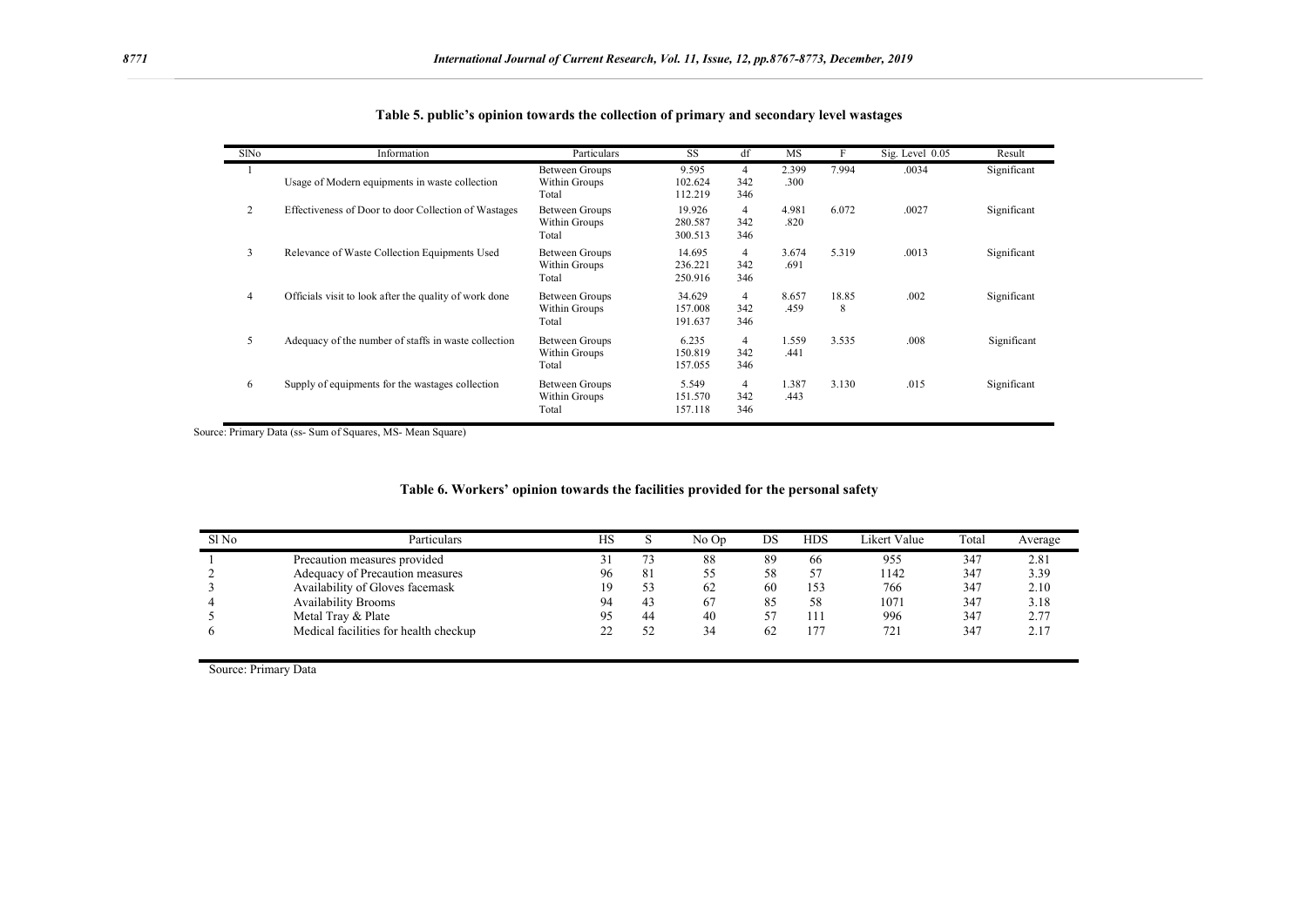Likert scaling technique is one of the techniques used to find out which work site facility has the maximum value. The weightage is given to each column ranging from five to one in order to find out the highest average value.

Weightage value =  $(HS^*5 + S^*4 + NO OP^*3 + DS^*2 +$  $HDS*1$ 

 $HS =$  Highly Satisfied,  $S =$  Satisfied, NO OP = No Opinion,  $DS = Dissatisfied$ ,  $HDS = Highly Dis satisfied$ 

Considering all safety features provided to the workers, majority of the respondents have positive opinion towards Adequacy of Precaution measures and it is proved through the average Likert value of 3.39, followed by Availability Brooms having high value of 3.18. Likewise the rest of the each factor has different outlook.

#### **Conclusion**

Planning the waste management and recycling for all of the rubbish produced in this country is an enormous task which involves both logistical planning and scientific knowledge and understanding in order to balance the impact on the environment and the cost effectiveness of the process. Waste management and recycling companies are also feeling an extra pressure to perform their role in the greenest ways possible. It is important to remember that the UK's resources and landfill sites are limited and this has a major bearing on the kind of activities that are carried out. Waste collection and rubbish disposal play an extremely important role in the global cleanliness and sustainability drive, with people's health and the conservation of resources being the responsibility of every government.

To ease the pressure on government agencies, numerous privately-managed organizations also play a part in these waste management and recycling programs. In many cities it means that local government agencies have been left with the responsibility of overseeing the work done by these privately held organizations. Thousands of years ago humans simply dug a hole and buried their refuse and waste. This was an effective technique for these early people because their population was relatively small and they did not produce waste on the same scale or with the levels of complexity that modern humans do. Burying the rubbish helped to prevent bugs and rodents from becoming a nuisance and spreading diseases. In the modern world burying all of our rubbish is not a sustainable solution. While primitive humans produced very little waste, and that which was produced would biodegrade quickly, modern humans produce much larger amounts of waste, much of which is not biodegradable. Additionally, many types of waste may be damaging to the soil, ground water and surrounding habitat. The most important reason for waste collection is the protection of the environment and the health of the population. Rubbish and waste can cause air and water pollution. Rotting garbage is also known to produce harmful gases that mix with the air and can cause breathing problems in people. By inspecting the vegetation around landfill sites carefully you can determine the damage that can be caused by garbage and waste if left untreated in the open. To address this problem modern waste management professionals place garbage in lined holes and use bacteria to help facilitate its rapid decomposition. Rotting garbage and waste emanates a foul smell that can cause nausea among people who come into contact with it. It can also be a source

for waterborne diseases such as cholera and abdominal conditions and discomfort. Since water sources need to be protected the role of waste disposal companies is very important. These organizations should make it a priority to secure their landfill sites so that water bodies are not affected by the garbage and waste collected from homes and commercial establishments.

Waste collection companies also sort the garbage into recyclable columns, as recycling the products that leave our homes is of utmost importance. Recycling not only helps in conserving our natural resources but also reduces the cost of production of many products. Products such as glass, oil, plastic, paper can all be recycled which will ultimately put less pressure on the natural resources used to manufacture these products. Lastly, waste management and recycling collection can help conserve our planet's natural beauty which can be flawed by thoughtless disposal of waste, fly-tipping and senseless littering. Landscapes can be ruined through littering and places of tourist interest can lose their attraction; it is also blight for those who live in areas where waste collection and recycling is not managed effectively and responsibly. Natural beauty is a legacy and a right for future generations and conserving it, as well as our natural resources, for their benefit is our responsibility today. There are many challenges facing the waste management and recycling industry but there is also a lot of excellent work going on to ensure that this is an industry to be proud of and one that will continue to secure effective, sustainable and ecologically sound waste management and recycling for many years to come.

#### **REFERENCES**

- Chanakya, H.N. and Sharatchandra, H.C. 2005. GHG Footprint of a Developing Country City - Bangalore. *ASTRA Technical Report*, CST, Bangalore.
- Dhanabalan, T. 2011. Managerial effectiveness of Mahatma Gandhi National Rural Employment Guarantee Scheme and Indira Awaas Yojana in Dindigul District.
- Dhanabalan,T., and Rajamohan, S. 2014. Impact of Mahatma Gandhi National Rural Employment Guarantee Scheme in Dindigul District, Tamil Nadu. *International Journal of Entrepreneurship & Business Environment Perspectives*, *3*(4), 1422.
- Lakshmikantha, H. 2006. Report on Waste Dump Sites Around Bangalore. Waste Management. 26. 640-650. MSW (Management and Handling) Rule, (2000). Ministry of Forestry. Indian Government. India.
- Rajabapaiah, P. 1988. Energy from Bangalore garbage- A preliminary study. *ASTRA Technical Report*, CST. Bangalore.
- Rajamohan, S., and Dhanabalan, C. T. 2014. Functional Effectiveness of the Mahatma Gandhi National Rural Employment Guarantee Scheme in Dindigul District of Tamilnadu. *International Journal of Logistics & Supply Chain Management Perspectives*, *3*(4), 1288.
- Rajamohan, S., and Dhanabalan, T. 2012. Analysis of deposits and their mobilisation by the Dindigul district central Cooperative Bank. *ZENITH International Journal of Multidisciplinary Research*, *2*(12), 251-259.
- Rajamohan, S., and Dhanabalan, T. 2013. Rural Development through ICT: Opportunities and Challenges. *International Journal of Retailing & Rural Business Perspectives*, *2*(2), 354.